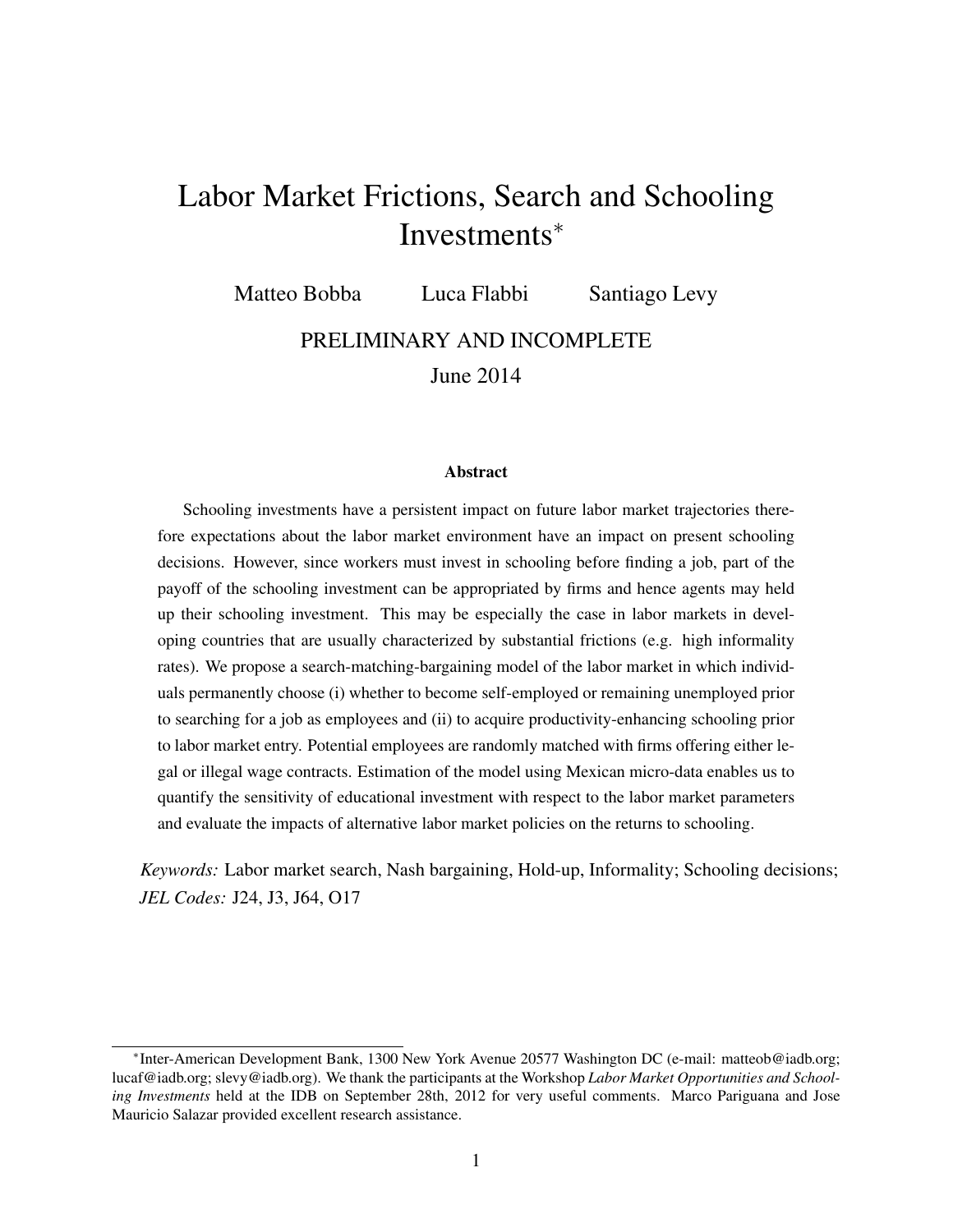# 1 Introduction

Over the last two decades, the virtuous interactions between demand-side human capital interventions and sustained growth have spurred a dramatic increase in school participation, leading to almost universal enrollment in primary school in most developing countries. Yet, major differences with respect to high income countries persist at the secondary level: average enrollment is still significantly lower, with extremely low and barely improving school participation rates at the bottom of the income distribution.

Why secondary enrollment has not catch up and why education inequality persists at the secondary level? It is widely acknowledged that school availability and accessibility impose binding constraints on children's ability to attend school in developing countries (e.g. Duflo (2001); Filmer (2007), Kazianga, Levy, Linden and Sloan (2013)). Moreover, there is considerable evidence that children's school enrollment is responsive to variations in the costs and the quality of schooling (e.g. Burke and Beegle (2004); Banerjee, Cole, Duflo and Linden (2007)).

This paper takes a different stand. We argue that the presence of labor market "frictions" (essentially the inability to costlessly and instantaneously move between jobs) generates substantial distortions in the returns to human capital investments, thereby eventually leading to inadequate incentives to acquire education. A focus on the labor market is promising for two reasons. First, from a theoretical point of view, the labor market is the market where schooling investments are rewarded. Therefore any policy interventions aimed at altering the equilibrium in the labor market may affect these rewards and have potentially significant impacts on schooling decisions (e.g. Jensen (2012), Abramitzky and Lavy (2011)). Second, scholars and policy makers alike have recently argued in favor of complementary (or supply-side) policies in order to further enhance the effectiveness of demand-side policies (Levy, 2008). Yet, we know surprisingly little about the impacts of those alternative interventions and their potential synergies with demand-side incentives.

The standard environment in modeling labor markets dynamic acknowledges that the presence of "frictions" generates markets that are not perfectly competitive and leads to equilibrium unemployment. This class of *search model of the labor market* has been massively employed to study labor markets of high income economies<sup>1</sup> but has been scarcely used to study labor markets in developing countries' contexts.<sup>2</sup>

<sup>1</sup>For a survey of search-theoretic models and their applications, see Rogerson, Shimer and Wright (2005). For a recent survey focusing on empirical search model, see Eckstein and van den Berg (2007). A classic book reference is Pissarides (2000) while Mortensen (2003) is a book focusing on search and wage inequality

<sup>2</sup>Notable exceptions include: Albrecht, Navarro and Vroman (2009), a theoretical contribution calibrated on an average of large Latin American economies; Bosch and Esteban-Pretel (2012) focusing on Brazil and the economic cycle; Robalino, Zylberstajn and Robalino (2011) also looking at Brazil but focusing on the unemployment benefit system; and Tejada (2012) focusing on Chile and the difference between term and open-ended labor contracts. Finally, Meghir, Narita, Robin (2012) is the most recent and complete application to date on Brazil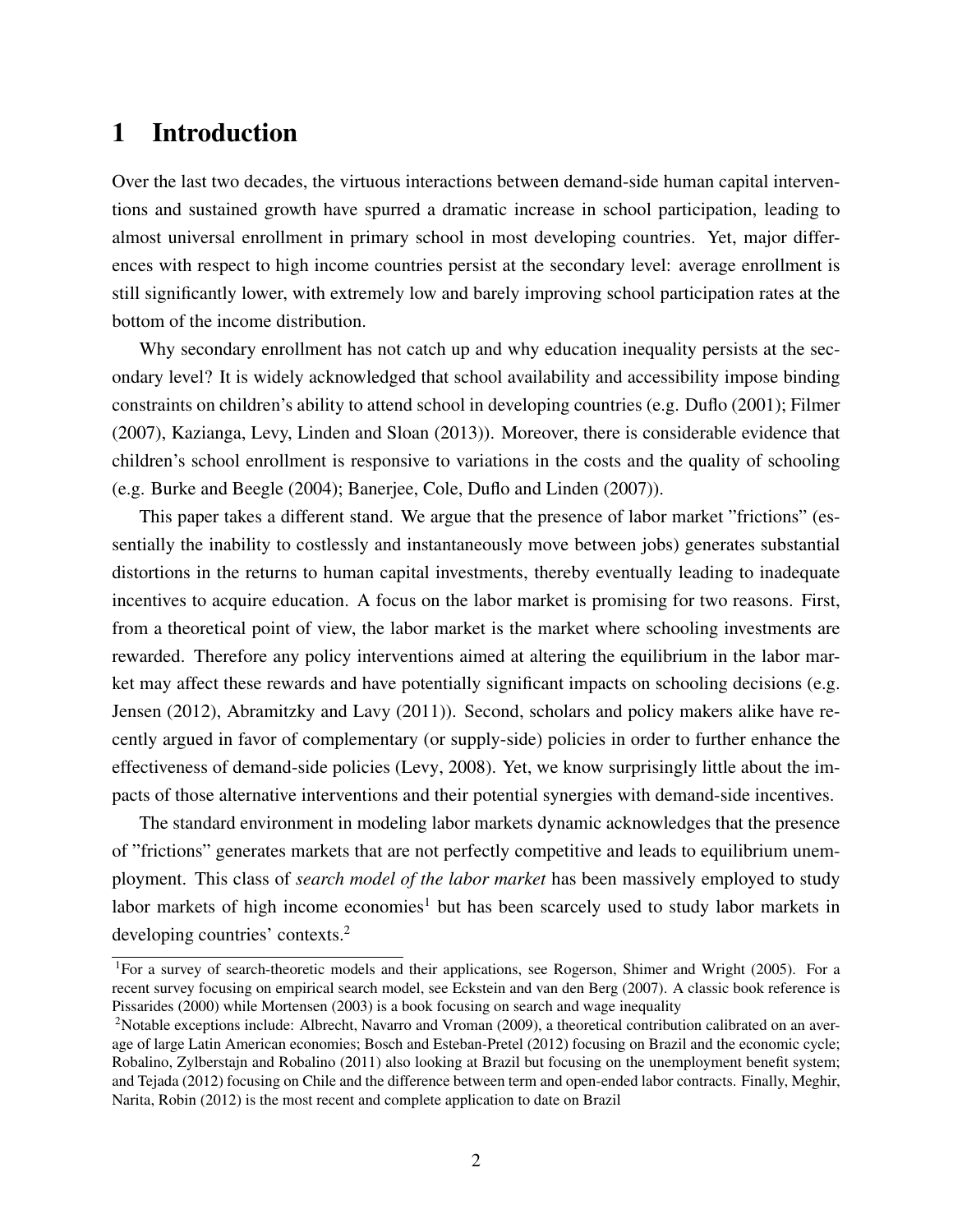One disadvantage of the search framework is that schooling decisions are usually taken as given. This is due to the theoretical complexity of embedding endogenous schooling decisions in a framework already comprising a fairly rich labor market decision process. Adding this ingredient, however, is essential to satisfy the objective of our research agenda since we want to study the impact of labor market conditions on schooling decisions and not only the returns to skills once these decisions have been taken.<sup>3</sup> Moreover, a quantitative assessment of the extent of the hold up problem in human capital investments requires a framework with endogenous schooling decisions. Since workers must invest in schooling *before* finding a job and since, in a non-competitive labor market, part of the payoff of the schooling investment can be appropriated by firms, agents may *held up* their schooling investment. The resulting inefficiencies are larger the larger the frictions in the labor market.<sup>4</sup>

Flinn (2011) extends the standard search and matching framework to allow for endogenous schooling decisions and it is therefore a promising environment to proceed in our research agenda. He proposes a labor market characterized by search frictions and by firms and workers deciding not only about the job relation but also about investment decisions prior to market entry. Specifically, the flow productivity of a match between a worker and a firm depends on: 1) a worker-specific component, which is affected by schooling decisions; 2) a firm-specific component, which is affected by investment decisions; and 3) a match-specific component, which captures residual idiosyncratic components. Once a match is created, rents are split using a standard Nash bargaining solution. Interestingly, after appropriate distributional assumptions are imposed, the model is tractable enough to be estimated using standard labor market dynamics data. This is a very attractive feature for our purposes since we want to provide a quantitative evaluations of policy interventions in specific labor markets. The conclusion of Flinn's paper confirms the claim we made at the beginning of this section: schooling decisions prior to market entry are responsive to labor market parameters and policy interventions.

### 2 Model

A model of labor market search with matching and bargaining in the presence of formal and informal labor market opportunities is presented. When a potential employee and a firm meet, the productive value of the match is immediately observed by both the applicant and the firm. At

<sup>&</sup>lt;sup>3</sup>Eckstein and Wolpin (1995) is a classic reference in this respect, showing how returns to schooling change when we are looking at offered wages as opposed to (incorrectly) accepted wages. Flabbi and Tejada (2012) is a more recent contribution in this vein, evaluating the equilibrium impact of discrimination on wage offers distributions by gender and education.

<sup>4</sup>Acemoglu and Shimer (1999) study under what conditions these inefficiencies can be alleviated or eliminated. Flinn (2011) estimates that, in the context of the US labor market, the extent of the hold up inefficiency is very sensitive to the workers' bargaining power parameter.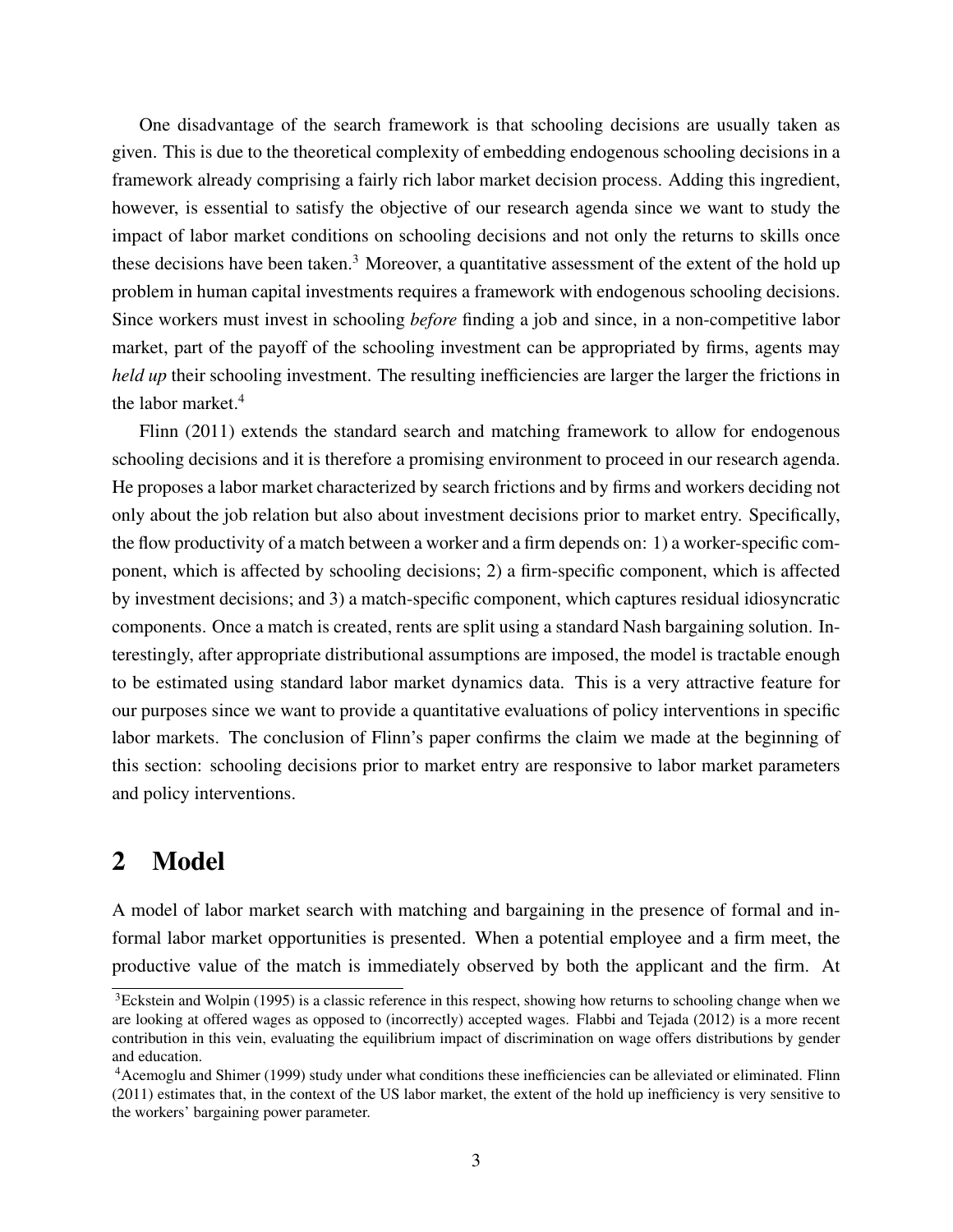this point a division of the match value and the legal status of the job is proposed using a Nashbargaining framework. We first characterize the equilibrium conditions under which firms and workers agree on a match and whether a legal or illegal job is formed. We then extend the basic framework by allowing individuals to permanently choose (i) whether to become self-employed or remaining unemployed prior to searching for a job as employees and (ii) to acquire productivityenhancing schooling prior to labor market entry.

#### 2.1 Environment

The model is formulated in continuos time and assumes stationarity of the labor market environment. Unemployed individuals search for a job as employees and they receive an instantaneous utility (or disutility) flow  $\xi$  which is assumed constant in the population. The arrival of job offers follows a Poisson process at instantaneous rates  $\lambda$ . Once an employer and a worker meet, they observe a match-specific productivity value  $x$ , modeled as a draw from an exogenous distribution denoted by the cdf G. Once a match is formed, it can be terminated following a Poisson process at instantaneous rate η. There are no offers while the individual is working as an employee, and the instantaneous common discount rate is  $\rho$ . Workers' utility when employed is

$$
v(x,f) = w(x,f) + f\beta_1 B_1 + (1-f)\beta_0 B_0,
$$
\n(1)

where  $w$  is the wage,  $B_1$  represents the monetary value of the bundle of contributory social-security insurance (CSI) of working as a legal employee  $(f = 1)$ ,  $B_0$  is the monetary value of the lumpsum transfer that both illegal employees  $(f = 0)$  and unemployed individuals receive through non-contributory social-security insurance (NCSI). In this framework,  $\beta_1$  ( $\beta_0$ ) defines the marginal willingness to pay for CSI (NCSI), which is assumed constant in the population.

The corresponding value functions for the potential worker in the states of employment and unemployment is:

$$
V(x,f) = \frac{w(x,f) + f\beta_1 B_1 + (1-f)\beta_0 B_0 + \eta Z}{\rho + \eta},
$$
\n(2)

where  $Z$  is the value of searching, which is defined by the following expression:

$$
Z = \frac{\xi + \beta_0 B_0 + \lambda \int \max \{ V(x, f), Z \} dG(x)}{\rho + \lambda}.
$$
 (3)

Firms' instantaneous profits from a filled job are:

$$
p(x, f) = x - w(x, f) - f\tau w(x, f) - (1 - f)cx,
$$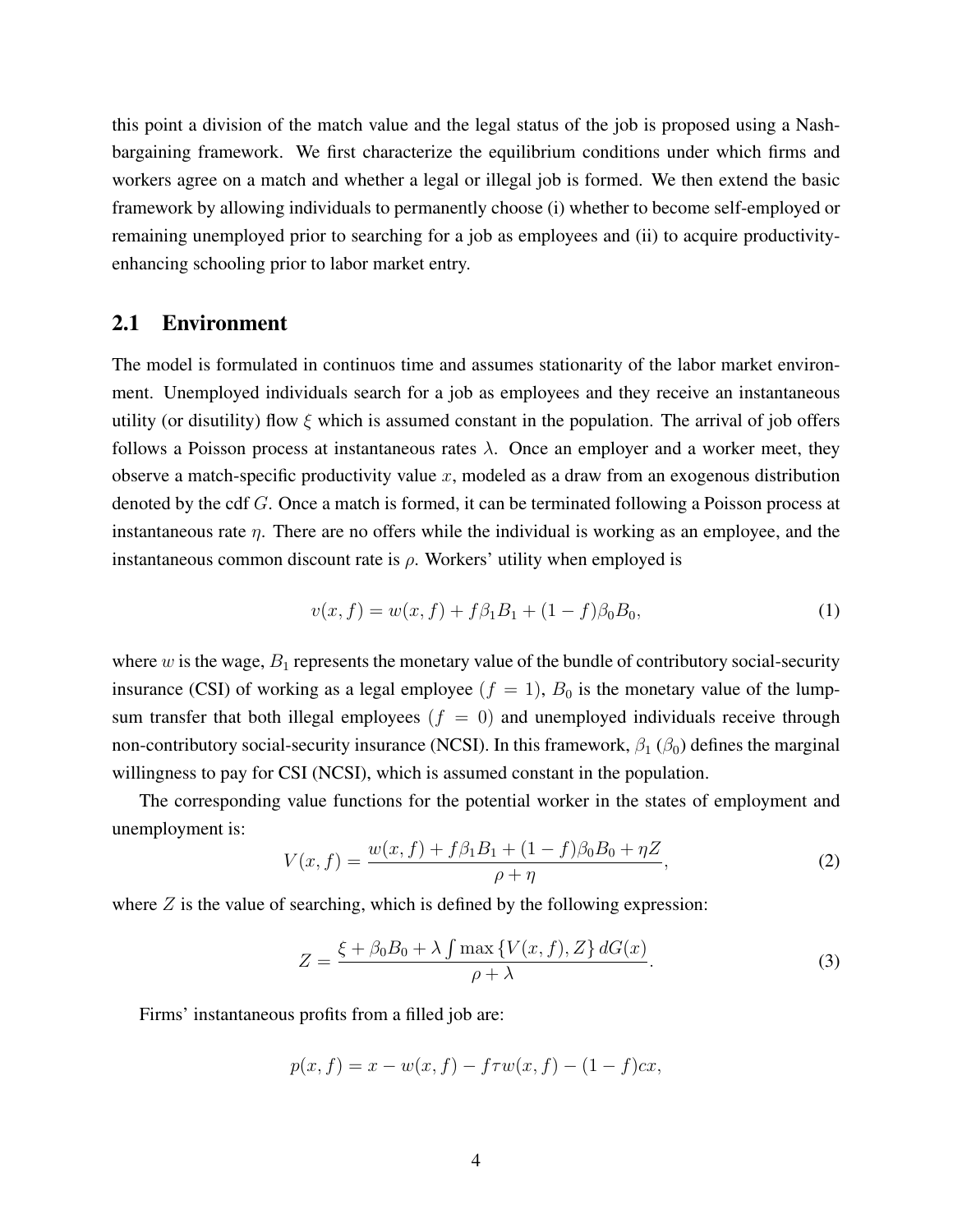where  $c$  is the expected value of the per-worker penalty the firm has to pay if discovered employing an informal worker and  $\tau$  is the withdrawal at the source operated by firms on their formal employees' wages. The cost of informality  $cx$  is proportional to the potential match-specific productivity value. The corresponding value functions for a job filled at the firm are:

$$
P(x,f) = \frac{[1 - (1 - f)c]x - (1 + f\tau)w(x,f)}{\rho + \eta},\tag{4}
$$

where the value of the alternative state, an unfilled vacancy, is zero because we assume free-entry of firms in the market (or alternatively that posting a vacancy costs nothing).

Given the diverse nature of CSI, we parametrize  $B_1$  as following:

$$
B_1 = \gamma \tau w(x, f) + b_1,\tag{5}
$$

where  $\gamma$  denotes the relative share of the bundle which is assumed to be returned one-to-one to the workers through proportional extra-wage benefits (e.g. pensions) and  $b_1$  is the lump-sum transfer that formal workers receive in equilibrium once all firms' withdrawals have been collected (e.g. health insurance).

Potential employees and firms bargain over the surplus. We assume that the outcome of the bargaining game is the pair  $(w, f)$  described by the axiomatic Generalized Nash Bargaining Solution, using the value of unemployment (3) and zero, respectively, as threat points, and  $(\alpha, 1 - \alpha)$ as the workers and the firm's bargaining power parameters.

#### 2.2 Equilibrium

Using the expressions for the value functions (2), (3) and (4), we define the surplus  $\Sigma$  of the match as the weighted product of the worker's and firm's net return from the match with weights  $(\alpha, 1 - \alpha)$ :

$$
\Sigma(x, f) \equiv [V(x, f) - Z]^{\alpha} \times [P(x, f)]^{1-\alpha}
$$
  
=  $\frac{1}{\rho + \eta} [(1 + f\beta_1 \gamma \tau) w(x, f) + f\beta_1 b_1 + (1 - f)\beta_0 B_0 - \rho Z]^{\alpha}$   
 $\times [x - w(x, f) - f\tau w(x, f) - (1 - f)cx]^{1-\alpha}.$ 

Nash Bargaining implies the following equilibrium wage schedules:

$$
w(x,f) = \frac{\alpha [1 - (1 - f)c]}{1 + f\tau} x + \frac{1 - \alpha}{1 + f\beta_1\gamma\tau} [\rho Z - f\beta_1 b_1 - (1 - f)\beta_0 B_0]
$$
(6)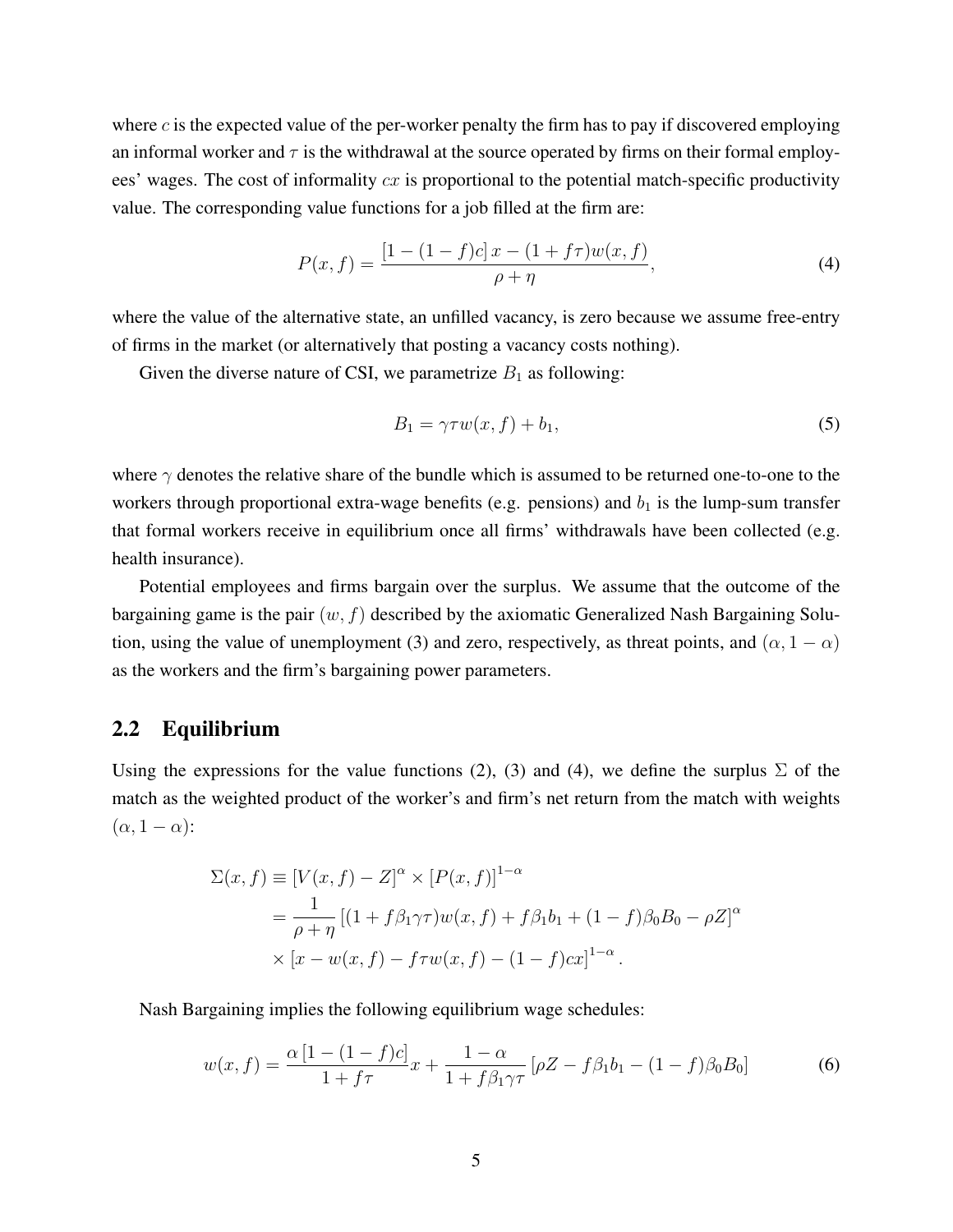Equations (2) and (4) show that the values of being employed are monotone increasing in the match-specific productivity values and wages. Equation (3) shows that the value of unemployment is constant with respect to match-specific productivity values and wages. As a result and under mild regularity conditions, the optimal decisions rules are characterized by the following reservation match-specific productivity value:

$$
x^*(f) = \frac{1+f\tau}{(1+f\beta_1\gamma\tau)\left[1-(1-f)c\right]} \left[\rho Z - f\beta_1 b_1 - (1-f)\beta_0 B_0\right].\tag{7}
$$

Potential employees only accept matches with productivity higher than  $x^*(f)$ . An analogous decision rule holds for firms. Because of Nash Bargaining, the reservation value at which the worker is indifferent between accepting the firm's offer or keep searching for a better match is equal to the reservation value at which the firm is indifferent to the option of holding a vacancy or hiring the worker. Equation (7) states that job legal status f has two opposite effects on the reservation productivity value at which the match is formed. It decreases the reservation value because employees receive a valuable job amenity  $B_1$  ( $B_0$ ), but it also increases the reservation value because the firm pays costs  $\tau(c)$  to provide the amenity.

By substituting the equilibrium wage schedule (6) into the value function (2), we obtain the match-specific productivity value such that both employees and firms will be indifferent between a legal and an illegal job:

$$
\tilde{x} = \frac{\beta_0 B_0 - \beta_1 b_1}{c - \frac{(1 - \beta_1 \gamma)\tau}{1 + \tau}}.
$$
\n(8)

Expression (8) has an intuitive economic interpretation. The numerator is the difference between the total utility value that individuals assign to NCSI and the lump-sum component of CSI. Graphically, it is the difference in the intercepts of the workers' value functions (2) in the two states of salaried employment. The denominator implicitly defines the penalty threshold that generates different labor market equilibria. This threshold is not binding in the case in which individuals fully value social-security benefits ( $\beta_1 = 1$ ) and the bundle is fully proportional to the worker's wage ( $\gamma = 1$ ). In the opposite case where the whole bundle is distributed in a lump-sum fashion ( $\gamma = 0$ ), the penalty threshold reaches its maximum value at  $\frac{\tau}{1+\tau}$ . Graphically, the sign of the denominator determines which of the two workers' value functions (2) is steeper with respect to to the match-specific productivity value.

**Case 1:**  $c > \frac{(1-\beta_1\gamma)\tau}{1+\tau}$ . In this case, the value function (2) for legal jobs is steeper than the one for illegal jobs at any match-specific productivity value. Because the cost of providing the legal status is lower for highly productive matches, only relatively lower productivity matches will be associated with an illegal job status. The range of productivities over which illegal and legal jobs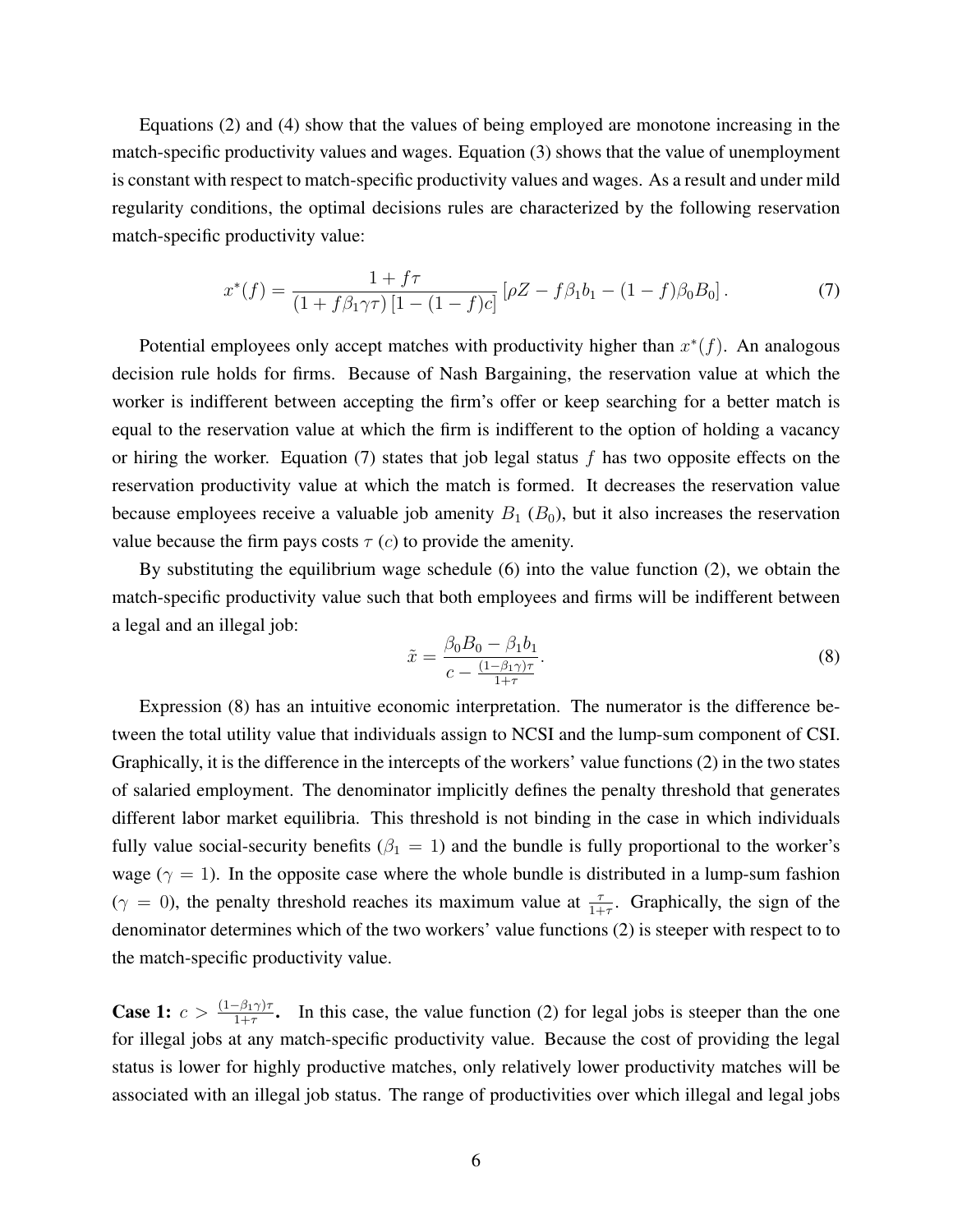are accepted is directly related to the model parameters though the reservation values defined in (7) and (8). There are two possible rankings:

$$
x^*(0) < x^*(1) < \tilde{x},\tag{1.A}
$$

$$
\tilde{x} < x^*(1) < x^*(0). \tag{1.B}
$$

The optimal decision rule in case (1.A) is to reject the match if  $x < x^*(0)$ , accept the match as an illegal worker if  $x^*(0) < x < \tilde{x}$  and accept the match as a legal worker if  $x > \tilde{x}$ . The optimal decision rule in case (1.B) is to reject the match if  $x < x^*(1)$  and accept the match as a legal worker if  $x > x^*(1)$ .

**Case 2:**  $c < \frac{(1-\beta_1\gamma)\tau}{1+\tau}$ . In this case the value function (2) for illegal jobs is steeper than the one for formal jobs at any match-specific productivity value. Hence, the range of productivities over which illegal and legal jobs are accepted is inverse with respect to Case 1:

$$
x^*(1) < x^*(0) < \tilde{x},\tag{2.A}
$$

$$
\tilde{x} < x^*(0) < x^*(1). \tag{2.B}
$$

The optimal decision rule in case (2.A) is to reject the match if  $x < x^*(1)$ , accept the match as a formal worker if  $x^*(1) < x < \tilde{x}$  and accept the match as an informal worker if  $x > \tilde{x}$ . The optimal decision rule in case (2.B) is to reject the match of  $x < x^*(0)$  and accept the match as an informal worker if  $x > x^*(0)$ .

Using these decision rules and plugging the resulting equilibrium wage schedule (6) onto the value functions (2), we can express the value of unemployment (3) as an implicit function of the primitive parameters of the model. For instance, under case (1.A) we obtain the following expression for the value of unemployment

$$
\rho Z_{1.A} = \xi + \beta_0 B_0 + \frac{\lambda \alpha}{\rho + \eta} \left\{ \int_{\frac{\rho Z - \beta_0 B_0}{c(1+\tau)-(1-\beta_1\gamma)\tau}}^{\frac{(1+\tau)(\beta_0 B_0 - \beta_1 b_1)}{c(1+\tau)-(1-\beta_1\gamma)\tau}} \left[ x - \frac{\rho Z - \beta_0 B_0}{1-c} \right] dG(x) \right\} + \frac{\lambda \alpha}{\rho + \eta} \left\{ \int_{\frac{(1+\tau)(\beta_0 B_0 - \beta_1 b_1)}{c(1+\tau)-(1-\beta_1\gamma)\tau}}^{\frac{(1+\tau)(\beta_0 B_0 - \beta_1 b_1)}{1-c}} \left[ x - \frac{(1+\tau)(\rho Z - \beta_1 b_1)}{1+\beta_1\gamma\tau} \right] dG(x) \right\}.
$$
\n(9)

Given that  $G(x)$  is an increasing function, this equation has a unique solution. We can therefore propose the following

**Definition 1** *Given a vector of parameters*  $\Gamma = (\xi, \lambda, \eta, \rho, \alpha, \beta_0, \beta_1, \tau, \gamma, c, B_0)$  *and one probabil-*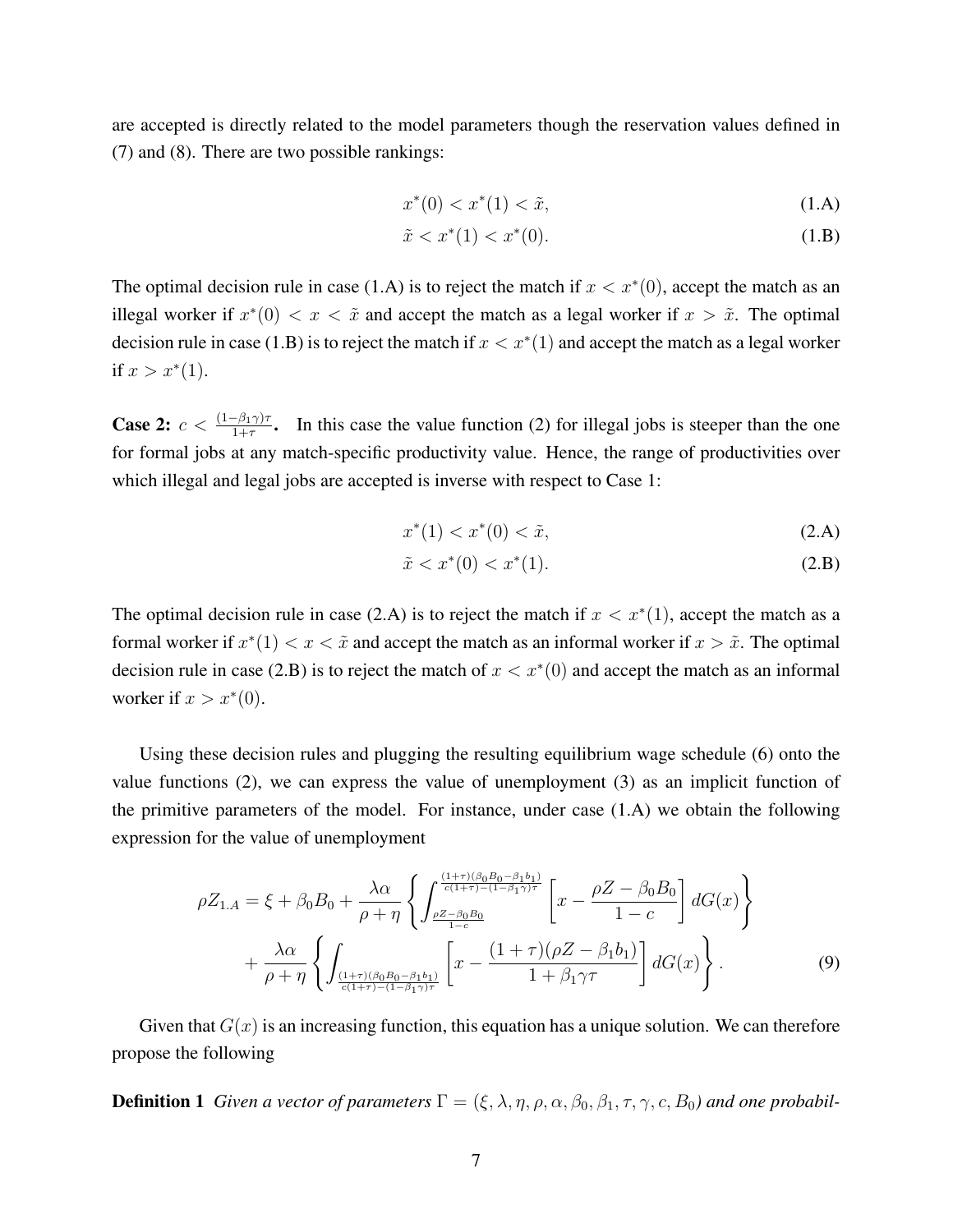*ity distribution function for the productivity of match values*  $G(x)$  *a labor market equilibrium is a value of unemployment* Z *that solves equation (9). The equilibrium value* Z *determines all the reservation values that constitute each agent's decision rules.*

#### 2.3 Extensions

#### 2.3.1 Self-employment Decisions

Self-employment decisions are assumed to be taken once and for all before searching for a job as an employee. In particular, we allow individuals to be heterogeneous in the potential earnings derived from their own business activity. The latter variable is modeled as a draw from an exogenous distribution denoted by the cdf  $Y$  which summarizes heterogeneity with respect to the monetary costs, ability-related returns and preference-related determinants of being self-employed. We further assume that when a potential employee and a firm bargain over the wage and the job status, the realized value (if any) of self-employment profits  $y$  is immediately observed by both the applicant and the firm. In this setting, the value of searching for a job as an employee under case (1.A) is

$$
\rho Z(ys)_{1.A} = \xi + ys + \beta_0 B_0 + \frac{\lambda_s \alpha}{\rho + \eta} \left\{ \int_{\frac{\rho Z(ys) - \beta_0 B_0}{1 - c}}^{\frac{(1 + \tau)(\beta_0 B_0 - \beta_1 b_1)}{c(1 + \tau) - (1 - \beta_1 \gamma)\tau}} \left[ x - \frac{\rho Z(ys) - \beta_0 B_0}{1 - c} \right] dG(x) \right\}
$$

$$
+ \frac{\lambda_s \alpha}{\rho + \eta} \left\{ \int_{\frac{(1 + \tau)(\beta_0 B_0 - \beta_1 b_1)}{c(1 + \tau) - (1 - \beta_1 \gamma)\tau}} \left[ x - \frac{(1 + \tau)(\rho Z(ys) - \beta_1 b_1)}{1 + \beta_1 \gamma \tau} \right] dG(x) \right\}.
$$
(10)

where we have allowed the instantaneous rate of arrival job offers to vary (exogenously) according to the two regimes  $s = 0$  and  $s = 1$  of the search status.

Self-employment decisions are taken by comparing the value functions in expression (10) in the two regimes  $s = 0$  and  $s = 1$ . The wage schedule, together with the value functions, implies that the optimal decision rule has a reservation value property. The value of unemployment  $Z(0)$ is independent of the potential earnings accruing from starting-up a business, whereas the value of self-employment  $Z(y)$  is increasing with respect to self-employment earnings. Hence, there exists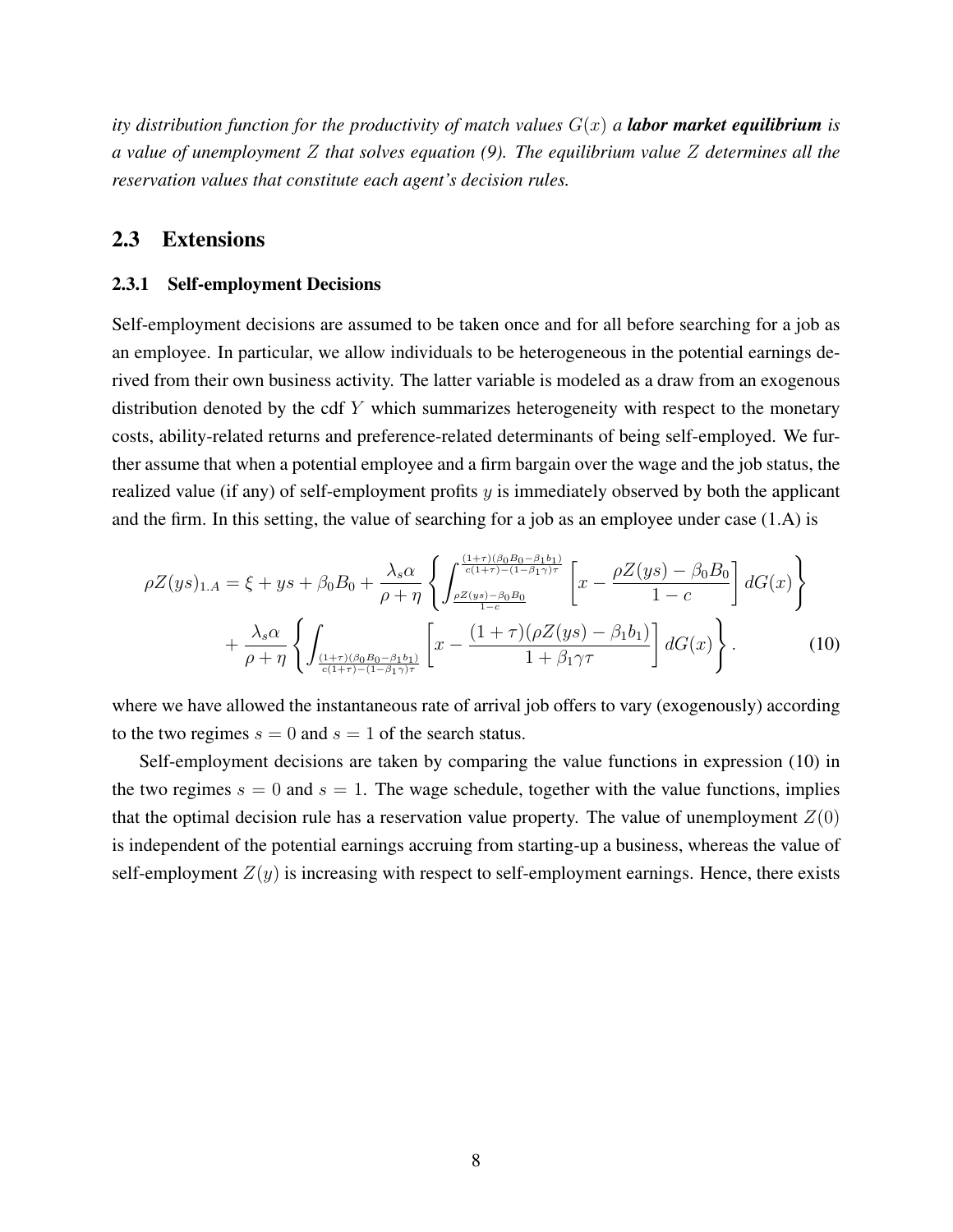a reservation value such that  $Z(0) = Z(y^*)^5$ , so that for equilibrium case (1.A) we have

$$
y_{1.A}^{*} = \frac{\alpha}{\rho + \eta} \left\{ \int_{\frac{\rho Z(y s) - \beta_0 B_0}{c(1 + \tau) - (1 - \beta_1 \gamma)\tau}}^{\frac{(1 + \tau)(\beta_0 B_0 - \beta_1 b_1)}{c(1 + \tau) - (1 - \beta_1 \gamma)\tau}} \left[ x - \frac{\rho Z(y s) - \beta_0 B_0}{1 - c} \right] dG(x) \right\}
$$
  
+ 
$$
\frac{\alpha}{\rho + \eta} \left\{ \int_{\frac{(1 + \tau)(\beta_0 B_0 - \beta_1 b_1)}{c(1 + \tau) - (1 - \beta_1 \gamma)\tau}} \left[ x - \frac{(1 + \tau)(\rho Z(y s) - \beta_1 b_1)}{1 + \beta_1 \gamma \tau} \right] dG(x) \right\} (\lambda_0 - \lambda_1).
$$
(11)

Given that  $G(x)$  is an increasing function, this equation has a unique solution which positively depends on the difference in the (exogenous) arrival rates of job offers between unemployed and self-employed searchers. This implies that in order to have a positive mass of unemployed individuals in equilibrium  $(Y(y^*) > 0)$ , it must be that case that  $\lambda_0 > \lambda_1$ .

#### 2.3.2 Schooling Decisions

We now introduce an additional dimension of heterogeneity across individuals: the stock of human capital they have accumulated prior to any occupational choice decision. For simplicity, we consider two levels of schooling:  $h_1$  and  $h_2$ , where  $h_2 > h_1$  and we allow the key labor market parameters of the model to vary along this dimension  $(\eta_h, \lambda_{s,h}, G_h(x))$ . The parameters  $\rho, \xi, \beta_0, \beta_1$ , being intrinsic characteristics of individual agents, are assumed to be homogeneous across schooling sub-markets, as are the monitoring technology parameter c, the bargaining power parameter  $\alpha$ and the remaining parameters which characterize the structure of the extra-wage benefits ( $\tau$ ,  $B_0$ ,  $\gamma$ ). In terms of the labor market equilibrium described above, this implies that the value of searching in the equilibrium case (1.A) can be expressed as

$$
\rho Z(ys,h)_{1.A} = \xi + ys + \beta_0 B_0 + \frac{\lambda_{s,h}\alpha}{\rho + \eta_h} \left\{ \int_{\frac{\rho Z(ys,h) - \beta_0 B_0}{1-c}}^{\frac{(1+\tau)(\beta_0 B_0 - \beta_1 b_1)}{c(1+\tau)-(1-\beta_1\gamma)\tau}} \left[ x - \frac{\rho Z(ys,h) - \beta_0 B_0}{1-c} \right] dG_h(x) \right\}
$$

$$
+ \frac{\lambda_{s,h}\alpha}{\rho + \eta_h} \left\{ \int_{\frac{(1+\tau)(\beta_0 B_0 - \beta_1 b_1)}{c(1+\tau)-(1-\beta_1\gamma)\tau}} \left[ x - \frac{(1+\tau)(\rho Z(ys,h) - \beta_1 b_1)}{1+\beta_1\gamma\tau} \right] dG_h(x) \right\}.
$$
(12)

Analogously, the reservation value of potential self-employment earnings in the presence of

<sup>5</sup>According to expression (7), this implies that the match-specific reservation productivity values at which a potential employee is indifferent between accepting or not a given job (legal or illegal) are equal for the individual who is indifferent between becoming self-employed or remaining unemployed:  $x^*(f; y^*) = x^*(f; 0)$ .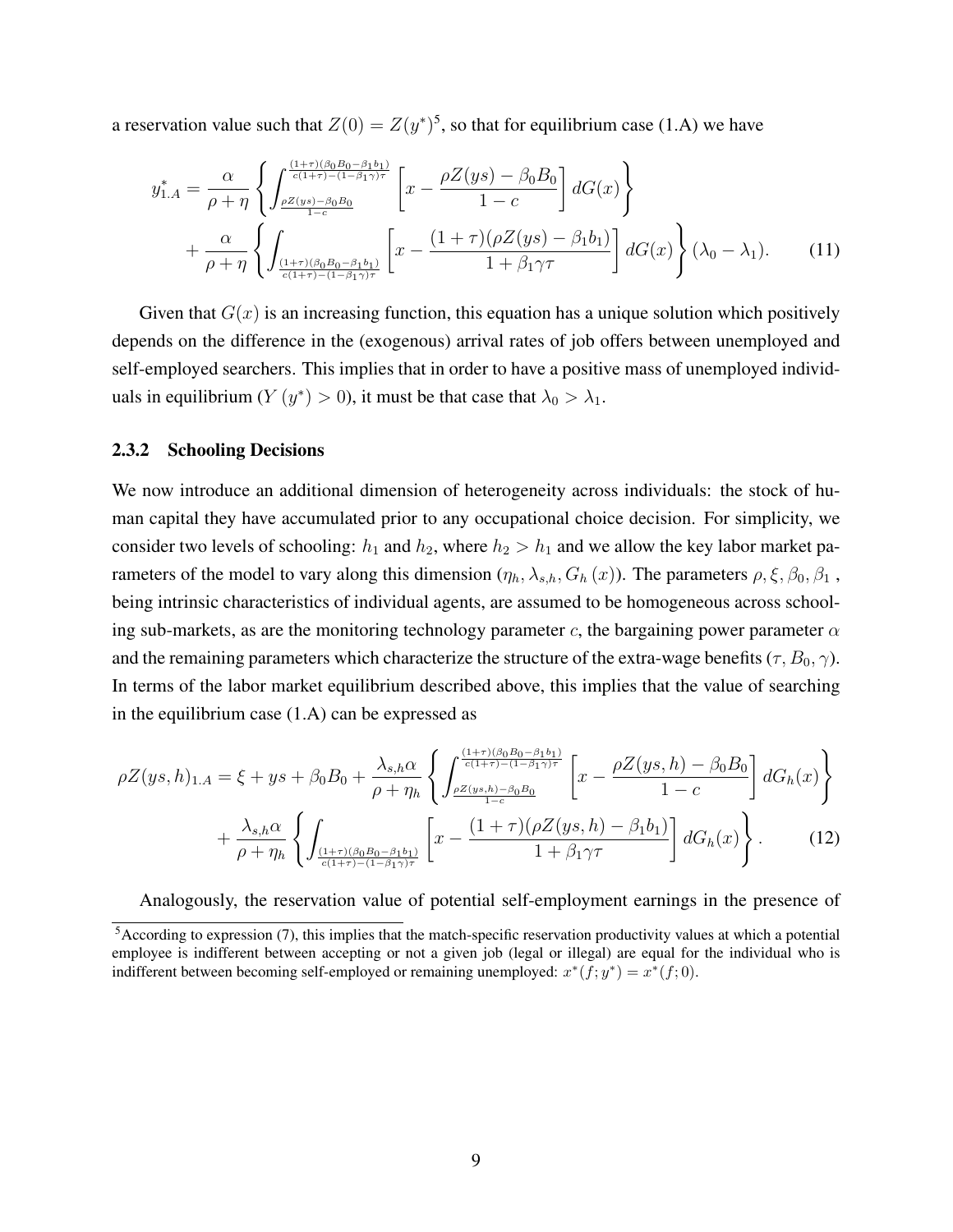different schooling sub-markets becomes:

$$
y^{*}(h)_{1.A} = \frac{\alpha}{\rho + \eta_{h}} \left\{ \int_{\frac{\rho Z(y_s, h) - \beta_{0}B_{0}}{c(1+\tau)-(1-\beta_{1}\gamma)\tau}}^{\frac{(1+\tau)(\beta_{0}B_{0}-\beta_{1}b_{1})}{c(1+\tau)-(1-\beta_{1}\gamma)\tau}} \left[ x - \frac{\rho Z(y_s, h) - \beta_{0}B_{0}}{1-c} \right] dG_{h}(x) \right\} + \frac{\alpha}{\rho + \eta_{h}} \left\{ \int_{\frac{(1+\tau)(\beta_{0}B_{0}-\beta_{1}b_{1})}{c(1+\tau)-(1-\beta_{1}\gamma)\tau}}^{\frac{(1+\tau)(\beta_{0}B_{0}-\beta_{1}b_{1})}{c(1+\tau)-(1-\beta_{1}\gamma)\tau}} \left[ x - \frac{(1+\tau)(\rho Z(y_s, h) - \beta_{1}b_{1})}{1+\beta_{1}\gamma\tau} \right] dG_{h}(x) \right\} (\lambda_{0,h} - \lambda_{1,h}).
$$
\n(13)

Individuals are characterized by an individual-specific cost  $\kappa \sim K(\kappa)$  which summarizes any monetary cost, ability-related cost and preference-related cost in acquiring a schooling level  $h_2$ with respect to a schooling level  $h_1$ . The discounted equilibrium value of unemployment corresponds by definition to the present discounted value of participating in a labor market characterized by  $\langle \Gamma', Y(\cdot), G_h(\cdot) \rangle$ . This is the value individuals will look at ex-ante when deciding the optimal level of schooling. If  $Z(ys, h_1) > Z(ys, h_2)$  the decision is trivial and no one will acquire education level  $h_2$ . If  $Z(ys, h_1) < Z(ys, h_2)$  then there will exist a reservation cost value  $\kappa^*(y)$  such that

$$
\kappa^*(y) = Z(ys, h_2) - Z(ys, h_1). \tag{14}
$$

By combining this with equation (13), we can write the fraction of individuals who will acquire education level  $h_2$ 

$$
K(\kappa^*) = K(\kappa^*(0)) Y(y^*) + \int_{y^*} K(\kappa^*(y)) dY(y).
$$
 (15)

# 3 Identification

#### 3.1 Baseline Model

We hereby consider identification of the model's primitive parameters  $\Theta = \langle \Gamma, G(x) \rangle$  in the baseline environment with no self-employment and homogenous schooling markets under the equilibrium case (1.A) based on data containing the following information: accepted wages  $(w_i)$ , unemployment durations  $(t_i)$  and an indicator of the legal status of the job  $(f_i)$ . The separate identification of the bargaining power parameter is difficult without demand side information; therefore, we resort to a common assumption in the literature, which is to assume symmetric bargaining, or  $\alpha = \frac{1}{2}$  $\frac{1}{2}$ . We further fix some of the parameters in order to closely replicate the structure of the extra-monetary benefits currently in place in the mexican labor market. In particular, we set  $\gamma = 0.55, B_0 = 1.27, \tau = 0.33$ . We then proceed by steps so as to sequentially identify the remaining parameters. First, following Flinn and Heckman (1982) we identify non-parametrically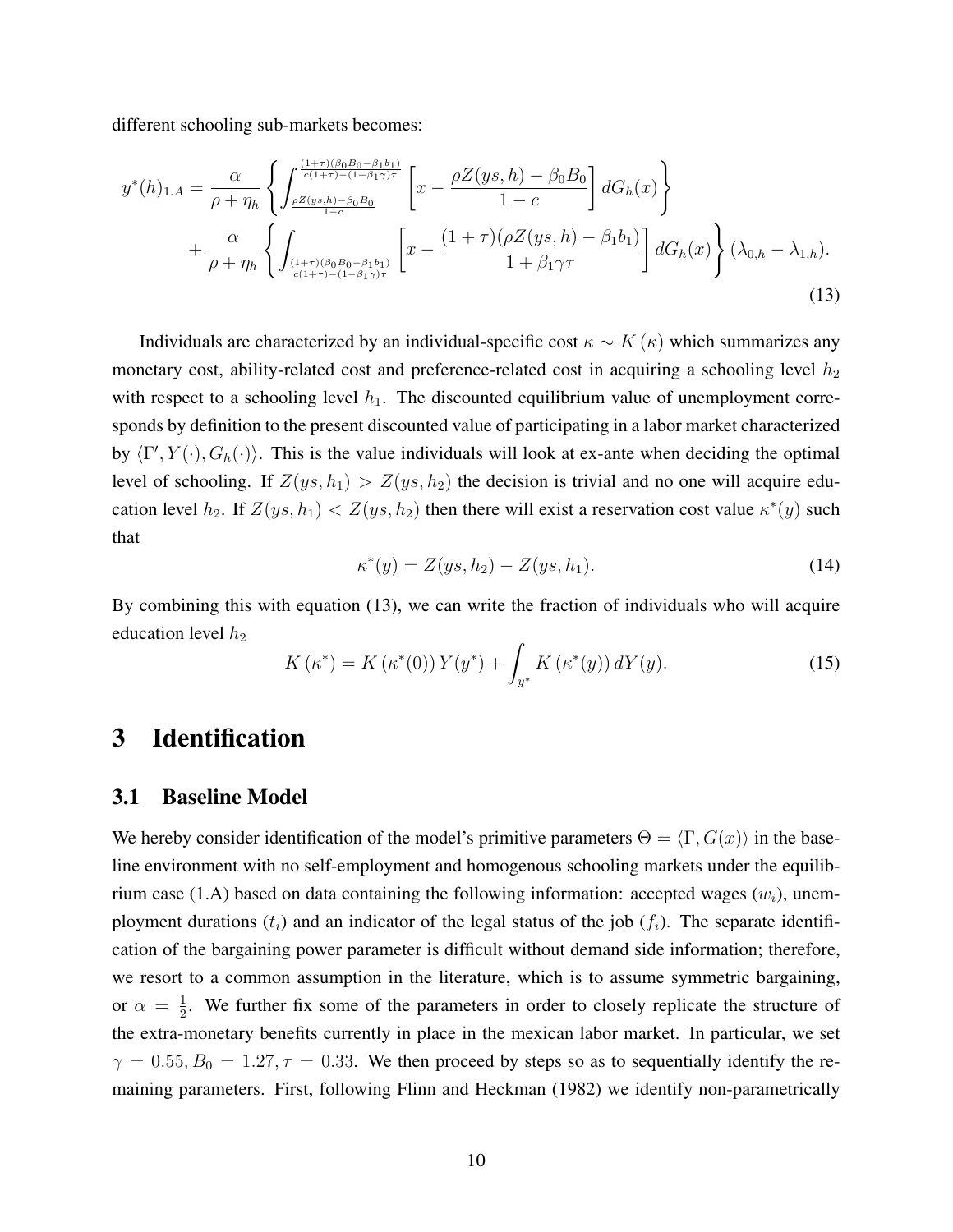the reservation wages by using the minimum observed wage for both legal and illegal employees as a strongly consistent estimator:

$$
w^{min}(0) \equiv \min_{\{i: f_i = 0\}} \{w_i\} = \widehat{w^*(0)},
$$
\n(16)

$$
w^{\min}(1) \equiv \min_{\{i:f_i=1\}} \{w_i\} = \widehat{w}(1),\tag{17}
$$

where

$$
w^*(0) = w(x^*(0)) = \rho Z(ys) - \beta_0 B_0,
$$
\n(18)

$$
\tilde{w}(1) = w(\tilde{x}, 1) = \frac{\alpha(\beta_0 B_0 - \beta_1 b_1)}{c(1 + \tau) - (1 - \beta_1 \gamma)\tau} + \frac{(1 - \alpha)(\rho Z(ys) - \beta_1 b_1)}{1 + \beta_1 \gamma \tau}.
$$
(19)

Second, we impose a standard distributional assumption on the match distribution in order to identify the wage offers distribution from the accepted wage distributions. In particular, we assume that  $G(x)$  is log-normal with parameters  $(\mu, \sigma)$ . This recoverability condition together with knowledge of reservation wages allow us jointly identifying the sampling distribution of  $G(x)$ , along with the preferences for job status  $\beta_0$  and  $\beta_1$  and the cost of signing illegal job contracts c by inverting the mapping wage-productivity implied by Nash bargaining<sup>6</sup>

$$
F(w_i|f_i = 1) = P[w(x, 1) \le w_i|f_i = 1]
$$
  
=  $G\left\{\frac{1+\tau}{\alpha} [w_i - w^{min}(1)] + \frac{\beta_0 B_0 - \beta_1 b_1}{c - \frac{(1-\beta_1 \gamma)\tau}{1+\tau}}\right\},$  (20)

$$
F(w_i|f_i = 0) = P[w(x, 0) \le w_i|f_i = 0]
$$
  
=  $G\left\{\frac{1}{\alpha(1-c)} [w_i - (1-\alpha)w^{min}(0)]\right\}.$  (21)

<sup>6</sup>Equilibrium wages implied by Nash-Bargaining for legal and illegal workers are

$$
w(x, 1) = \frac{\alpha}{1 + \tau} x + (1 - \alpha) w(x^*(1)),
$$
  

$$
w(x, 0) = \alpha (1 - c) x + (1 - \alpha) w(x^*(0)).
$$

Given equilibrium case (1.A) discussed in the main text, the reservation wage for legal employees is

$$
w(\tilde{x}, 1) = \frac{\alpha}{1 + \tau} \tilde{x} + (1 - \alpha) w(x^*(1)).
$$

Hence

$$
w(x^*(1)) = \frac{1}{1-\alpha} \left[ w(\tilde{x}, 1) - \frac{\alpha}{(1+\tau)} \tilde{x} \right].
$$

After imposing (16) and (17) and plugging this onto the equilibrium wage for legal employees and solving for the respective productivity values we get the arguments of the distribution functions (20)-(21).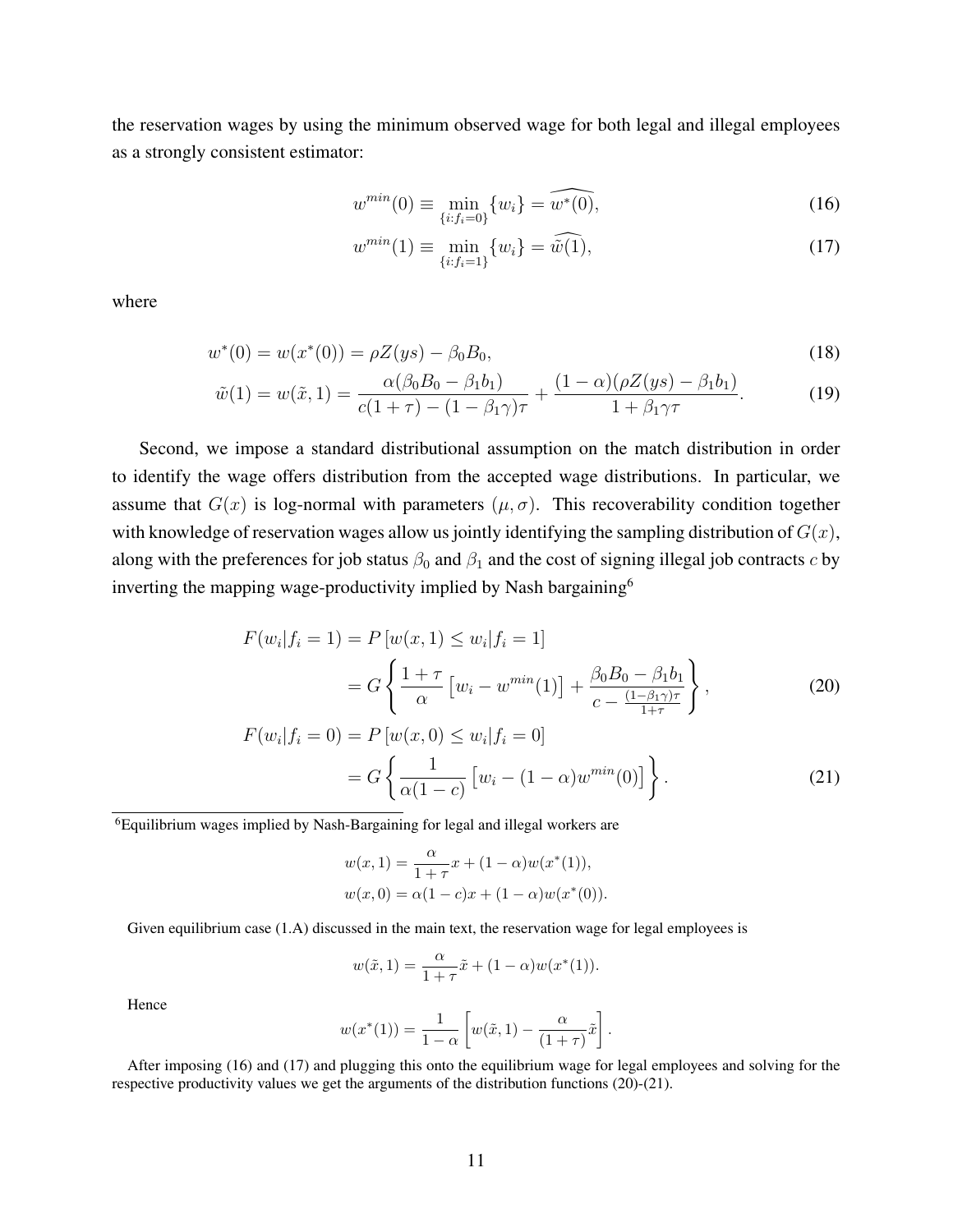Third, given that the arrival rate of matches follows a Poisson process with parameter  $\lambda$ , it can be shown that the hazard rate out of unemployment is constant over time and equal to

$$
r = \lambda \tilde{G} \left\{ \frac{w^{min}(0)}{1 - c} \right\}.
$$
 (22)

It can also be shown that the expected duration in unemployment is equal to the inverse of the hazard rate. Hence, knowledge of unemployment durations in the sample together with equation (22) allows to identify the parameter  $\lambda$ , while by plugging (22) into the steady state flows of workers in and out of unemployment

$$
U = \frac{\eta}{\eta + r},\tag{23}
$$

together with knowledge of the unemployment rate, allows to identify  $\eta$ .

Finally, note that the parameters  $\xi$  and  $\rho$  can only be jointly identified using the equilibrium equation (9)

$$
w^{min}(0) = \frac{\xi}{1-c} + \frac{\lambda \alpha}{(1-c)(\rho + \eta)} \left\{ \int_{\frac{w^{min}(0)}{1-c}}^{\alpha(1-c)\tilde{x}+(1-\alpha)w^{min}(0)} \left[ w - \frac{w^{min}(0)}{1-c} \right] dF(w) \right\} + \frac{\lambda \alpha}{(1-c)(\rho + \eta)} \left\{ \int_{w^{min}(1)} \left[ w - (1+\tau)w^{min}(1) \right] dF(w) \right\}.
$$
 (24)

Likelihood contributions. The likelihood of a sample extracted from this steady state equilibrium is given by the contribution of unemployed and employed individuals. In order to obtain the contribution of unemployed individuals, we assume that (on-going) unemployment durations are exponential with parameter equal to the hazard rate

$$
d(t_i|i \in U) = \lambda \tilde{G} \left\{ \frac{w^{min}(0)}{1-c} \right\} \exp\left[-\lambda \tilde{G} \left\{ \frac{w^{min}(0)}{1-c} \right\} t_i \right], t_i > 0.
$$
 (25)

Weighting this density by the relative steady-state probability we obtain

$$
f_u(t_i, i \in U) = \frac{\eta}{\eta + r} \lambda \tilde{G} \left\{ \frac{w^{\min}(0)}{1 - c} \right\} \exp \left[ -\lambda \tilde{G} \left\{ \frac{w^{\min}(0)}{1 - c} \right\} t_i \right], t_i > 0. \tag{26}
$$

The contribution of employed individuals is based on the mapping between wages and match values reported in equations (20)-(21). We first write the corresponding densities conditional on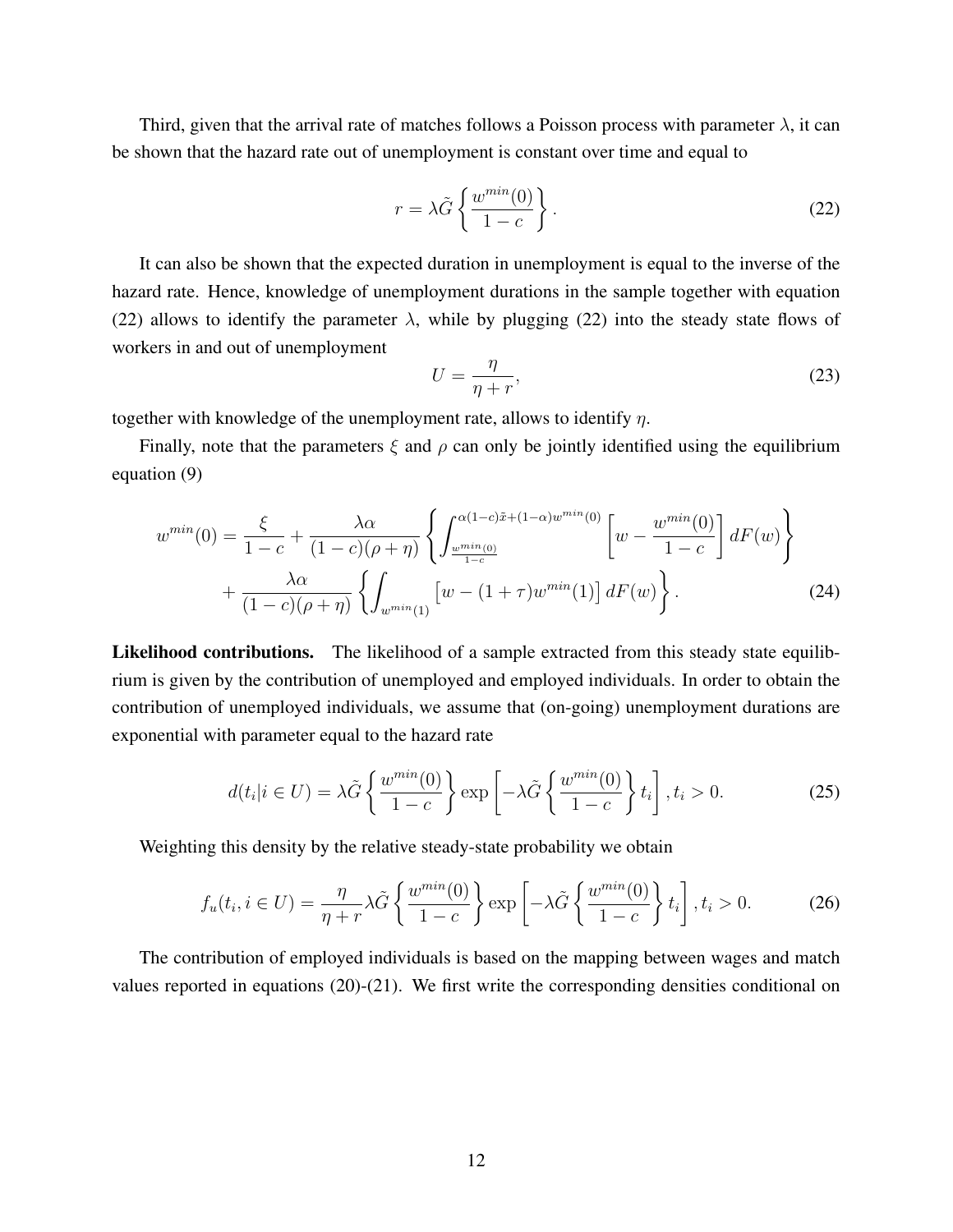agent i accepting a (legal or illegal) wage offer

$$
f[w_i|w_i > w^{min}(1), f_i = 1] = \frac{\frac{1+\tau}{\alpha}g\left\{\frac{1+\tau}{\alpha}\left[w_i - w^{min}(1)\right] + \frac{\beta_0 B_0 - \beta_1 b_1}{c - \frac{(1-\beta_1 \gamma)\tau}{1+\tau}}\right\}}{\tilde{G}\left\{\frac{\beta_0 B_0 - \beta_1 b_1}{(1-\beta_1 \gamma)\tau}\right\}},\tag{27}
$$

$$
f[w_i|w_i > w^{min}(0), f_i = 0] = \frac{\frac{1}{\alpha(1-c)} g\left\{\frac{1}{\alpha(1-c)} [w_i - (1-\alpha)w^{min}(0)]\right\}}{\tilde{G}\left\{\frac{w^{min}(0)}{1-c}\right\}}.
$$
(28)

Weighting these expressions by the relative steady-state probabilities of legal and illegal employment, we obtain

$$
f_{w1}(w_i, f_i = 1 | w_i > w^{min}(1)) = \left[\frac{r(1)}{\eta + r(1) + r(0)}\right] \frac{\frac{1+\tau}{\alpha} g \left\{\frac{1+\tau}{\alpha} \left[w_i - w^{min}(1)\right] + \frac{\beta_0 B_0 - \beta_1 b_1}{c - \frac{(1-\beta_1 \gamma)\tau}{1+\tau}}\right\}}{\tilde{G} \left\{\frac{\beta_0 B_0 - \beta_1 b_1}{c - \frac{(1-\beta_1 \gamma)\tau}{1+\tau}}\right\}},
$$
\n
$$
f_{w0}[w_i, f_i = 0 | w_i > w^{min}(0)] = \left[\frac{r(0)}{\eta + r(1) + r(0)}\right] \frac{\frac{1}{\alpha(1-c)} g \left\{\frac{1}{\alpha(1-c)} \left[w_i - (1-\alpha)w^{min}(0)\right]\right\}}{\tilde{G} \left\{\frac{w^{min}(0)}{1-c}\right\}},
$$
\n(29)

where the hazard rates out of unemployment into the legal and illegal employment status are

$$
r(1) = \lambda \tilde{G} \left\{ \frac{\beta_0 B_0 - \beta_1 b_1}{c - \frac{(1 - \beta_1 \gamma)\tau}{1 + \tau}} \right\},\tag{31}
$$

$$
r(0) = \lambda \left[ G \left\{ \frac{\beta_0 B_0 - \beta_1 b_1}{c - \frac{(1 - \beta_1 \gamma)\tau}{1 + \tau}} \right\} - G \left( \frac{w^{min}(0)}{1 - c} \right) \right].
$$
 (32)

**Identification results.** The preference parameters ( $\beta_0$  and  $\beta_1$ ) and the cost of signing illegal job contracts  $(c)$  are specific to our model and not commonly found in the literature. Those parameters enter into the distribution functions (20)-(21) and hence they are identified using the log likelihood function of wages (29)-(30).

Identification of  $c$  relies on the functional form of the per-worker penalty the firm has to pay if discovered employing an informal worker. In the value function for a job filled at the firm (4), we have assumed that the cost of informality is proportional to the match-specific productivity value. We believe this a natural assumption given that the legal authorities may find it easier to inspect more productive firms, and that fines are actually increasing with illegal workers' wage (which, in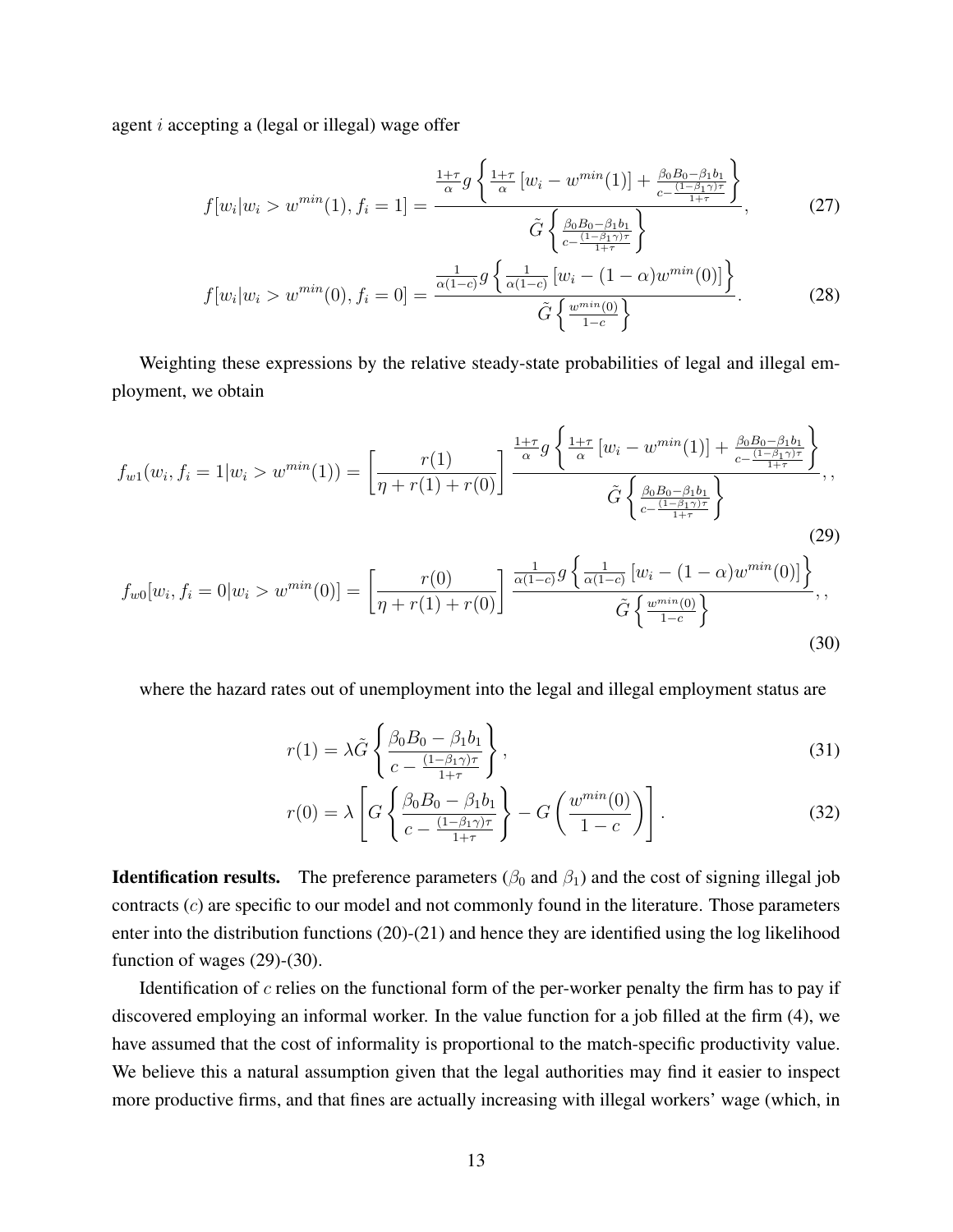turn, depends positively on firms' productivity).

Identification of  $\beta_0$  and  $\beta_1$  stems directly from the bargaining equilibrium discussed in Section 2. Insofar as employers and job seekers bargain over both the wage and the legal status of the job, workers' valuations of the relative extra-wage benefits not only affect equilibrium wages (6) but they also determine the level of the match-specific productivity value at which both employees and firms are indifferent between a legal and an illegal job (8). Under equilibrium case 1.A, the cost of providing a legal job is lower for highly productive matches and hence only relatively lower productivity matches will be associated with illegal jobs. Hence, the resulting reservation wage of working as a legal employee (19) embeds a positive premium which compensates the worker for not having an illegal job that depends on workers' valuation over the extra-wage benefits implied by the two job contracts.

### 4 Data

For identification purposes, we need a data set reporting accepted wages and an indicator for the legal status of the job (defined according to whether employees are registered or not in the socialsecurity payrolls), self-employment and unemployment durations and information regarding the latest level of schooling attained.

The data is extracted from Mexico's national labor force survey (ENOE, by its spanish acronym) for the first quarter of the year 2013. We restrict the sample to nonagricultural male workers between the ages of 35 and 55 who reside in urban areas. We further drop those who did not complete primary schooling and those who completed college or a higher educational degree and split the resulting sample in two groups according to whether the worker has completed high school  $(h_2)$  or not  $(h_1)$ . In order to obtain a more homogenous population of self-employed individuals, we drop those who report having paid employees (roughly 30%). Table 1 reports descriptive statistics for the final sample we use in the empirical analysis.

### 5 Results

To be added..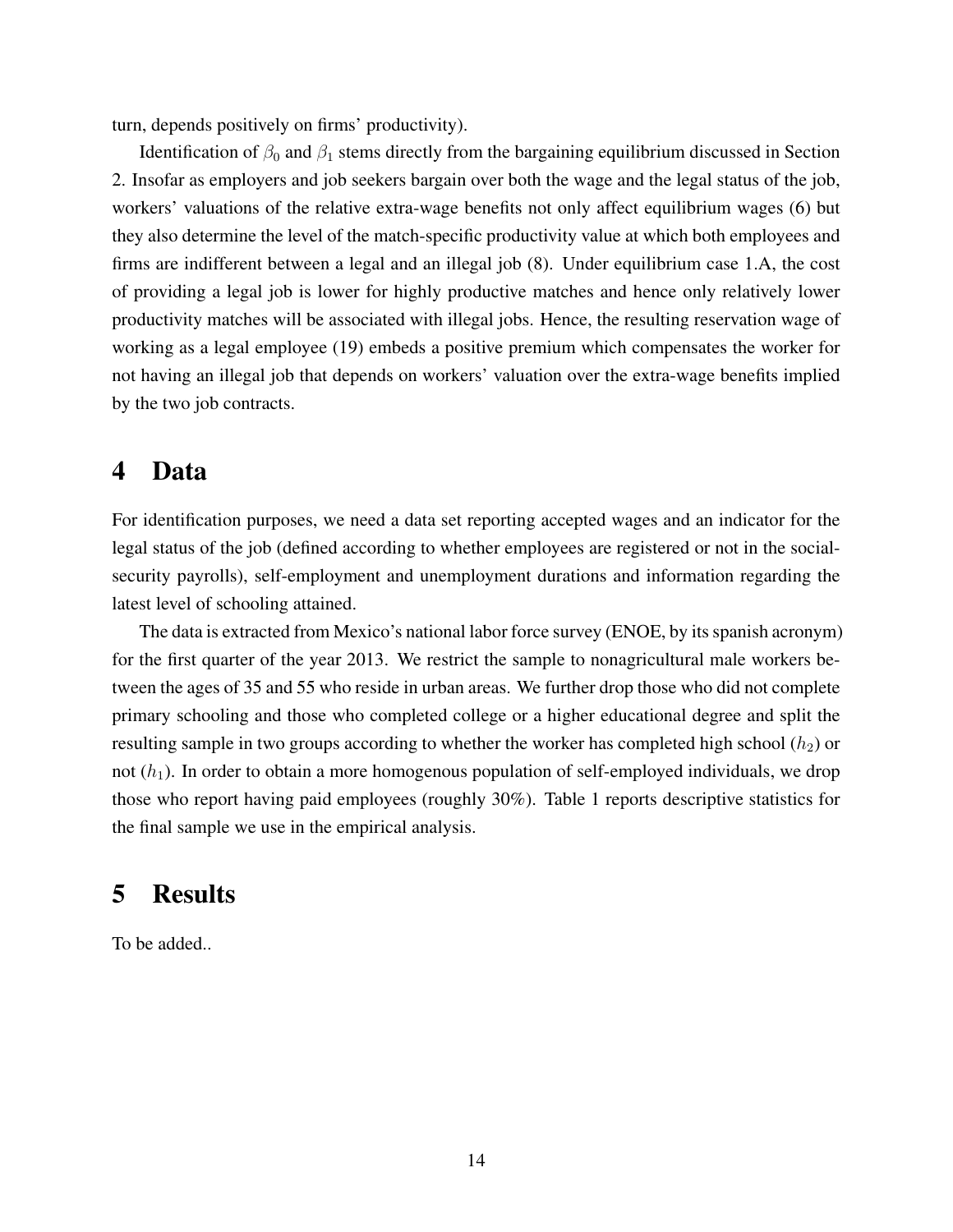| Education group                  | <b>Incomplete Secondary</b> |          |            | <b>Complete Secondary</b> |          |            |
|----------------------------------|-----------------------------|----------|------------|---------------------------|----------|------------|
| Labor market state               | Formal                      | Informal | Self-Empl. | Formal                    | Informal | Self-Empl. |
|                                  | (1)                         | (2)      | (3)        | (4)                       | (5)      | (6)        |
| Mean Hourly Wage                 | 30.29                       | 24.61    | 31.87      | 38.64                     | 28.25    | 35.89      |
| SD Hourly Wage                   | 16.45                       | 13.94    | 21.03      | 22.35                     | 18.76    | 25.66      |
| <b>Employment Rates</b>          | 0.46                        | 0.29     | 0.21       | 0.60                      | 0.18     | 0.18       |
| Mean Unempl. Duration (months)   | 2.23                        |          |            | 2.72                      |          |            |
| Mean Self-Empl. Duration (years) | 12.47                       |          |            | 11.17                     |          |            |
| Number of Observations           | 5396                        | 3389     | 2445       | 2937                      | 862      | 882        |

#### Table 1. Descriptive Statistics - ENOE 2013:Q1

NOTE: The definition of earnings in the publicly available version of the ENOE refers to monthly "equivalent" earnings from the main job after taxes and Social Security contributions, including overtime premia and bonuses. For those paid by the week, the survey transforms weekly earnings into monthly earnings by multiplying the former by 4.3. Similar adjustments are used for workers paid by the day or every two weeks.

# References

- Abramitzky, R. and Lavy, V. (2011), How responsive is investment in schooling to changes in redistribution policies and in returns, Nber working papers, National Bureau of Economic Research, Inc.
- Acemoglu, D. and Shimer, R. (1999), 'Holdups and efficiency with search frictions', *International Economic Review* 40(4), 827–49.
- Albrecht, J., Navarro, L. and Vroman, S. (2009), 'The effects of labour market policies in an economy with an informal sector', *Economic Journal* 119(539), 1105–1129.
- Banerjee, A. V., Cole, S., Duflo, E. and Linden, L. (2007), 'Remedying Education: Evidence from Two Randomized Experiments in India', *The Quarterly Journal of Economics* 122(3), 1235–1264.
- Bosch, M. and Esteban-Pretel, J. (2012), 'Job creation and job destruction in the presence of informal markets', *Journal of Development Economics* 98(2), 270–286.
- Burke, K. and Beegle, K. (2004), 'Why Children Aren't Attending School: The Case of Northwestern Tanzania', *Journal of African Economies* 13(2), 333–355.
- Duflo, E. (2001), 'Schooling and Labor Market Consequences of School Construction in Indonesia: Evidence from an Unusual Policy Experiment', *American Economic Review* 91(4), 795–813.
- Eckstein, Z. and van den Berg, G. J. (2007), 'Empirical labor search: A survey', *Journal of Econometrics* 136(2), 531–564.